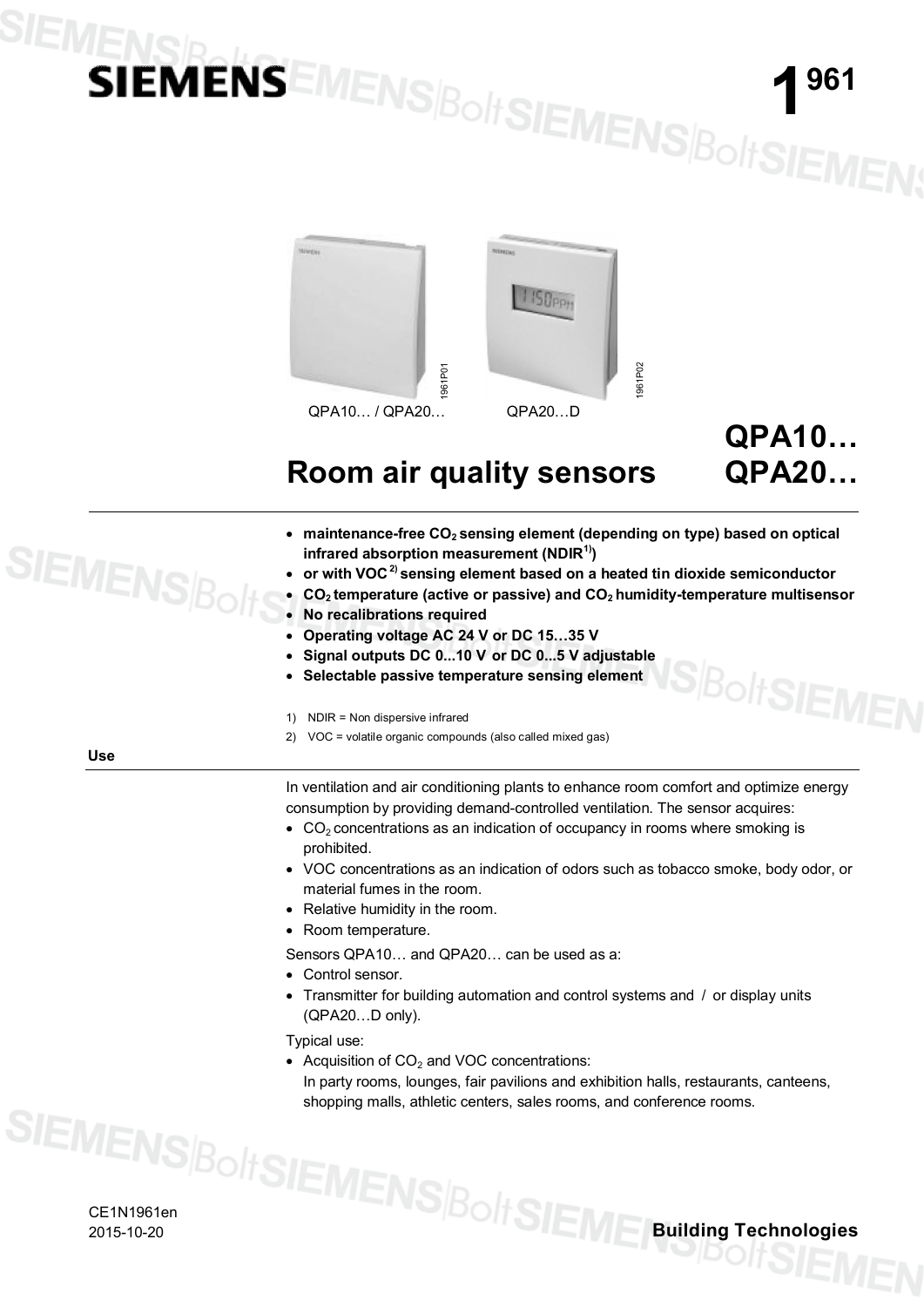

• Acquisition of  $CO<sub>2</sub>$  concentrations:

In rooms with varying occupancy levels where smoking is prohibited, e.g. museums, theaters, movie theaters, auditoriums, office spaces, and school rooms.

Important!

QPA20… sensors may not be deployed as safety devices, e.g. as gas or smoke warning devices!

#### **Type summary**

| Product number  | $CO2$ measuring | <b>VOC</b>    | Temperature           | Humidity        | Display of     |
|-----------------|-----------------|---------------|-----------------------|-----------------|----------------|
|                 | range           | time constant | measuring range       | measuring range | measured value |
| QPA1000         |                 | Slow (R1)     |                       |                 |                |
|                 |                 | Normal (R2)   |                       |                 |                |
|                 |                 | Fast(R3)      |                       |                 |                |
| <b>QPA2000</b>  | 02000 ppm       |               |                       | ---             | <b>No</b>      |
| <b>QPA2002</b>  | $02000$ ppm     | Slow (R1)     |                       |                 | <b>No</b>      |
|                 |                 | Normal (R2)   |                       |                 |                |
|                 |                 | Fast(R3)      |                       |                 |                |
| QPA2002D        | $02000$ ppm     | Slow (R1)     |                       |                 | Yes            |
|                 |                 | Normal (R2)   |                       |                 |                |
|                 |                 | Fast $(R3)$   |                       |                 |                |
| <b>QPA2060</b>  | $02000$ ppm     | ---           | 050 °C / $-35+35$ °C  | ---             | <b>No</b>      |
| <b>QPA2060D</b> | $02000$ ppm     | ---           | 050 °C / $-35+35$ °C  | ---             | Yes            |
| <b>QPA2062</b>  | 02000 ppm       | ---           | 050 °C / $-35+35$ °C  | 0100%           | No.            |
| <b>QPA2062D</b> | 02000 ppm       | ---           | 050 °C / $-35+35$ °C  | $0100\%$        | Yes            |
| <b>QPA2080</b>  | $02000$ ppm     | ---           | Depending on connect- | ---             | <b>No</b>      |
|                 |                 |               | ed sensing element    |                 |                |
| <b>QPA2080D</b> | $02000$ ppm     |               | Depending on connect- |                 | Yes*           |
|                 |                 |               | ed sensing element    |                 |                |

\* The passive temperature measured value is not displayed

**Ordering**

When ordering, please give name and product number, e.g.: Room air quality sensor **QPA2002**

#### **Equipment combinations** All systems and devices capable of processing the following sensor signals: x DC 0...10 V or DC 0...5 V or • passive sensor signals for sensor QPA2080... **Mode of operation** Symaro<sup>TM</sup> air quality sensors acquire the  $CO<sub>2</sub>$  concentration by infrared absorption measurement (NDIR). Due to an additional integrated reference light source, the measurement is always accurate and no service or recalibration needed, thus reducing service costs. The resulting output signal DC 0...10 V or DC 0...5 V is proportionate to the  $CO<sub>2</sub>$  content of ambient air. **U1** [V] 1961D01 **CO<sup>2</sup> concentrations** *Function diagram CO<sup>2</sup> (output U1)*

Building Technologies 2015-10-20

2000

**CO<sup>2</sup>** [ppm]

800 1200 1600

400

<sup>olt</sup>SIEMEN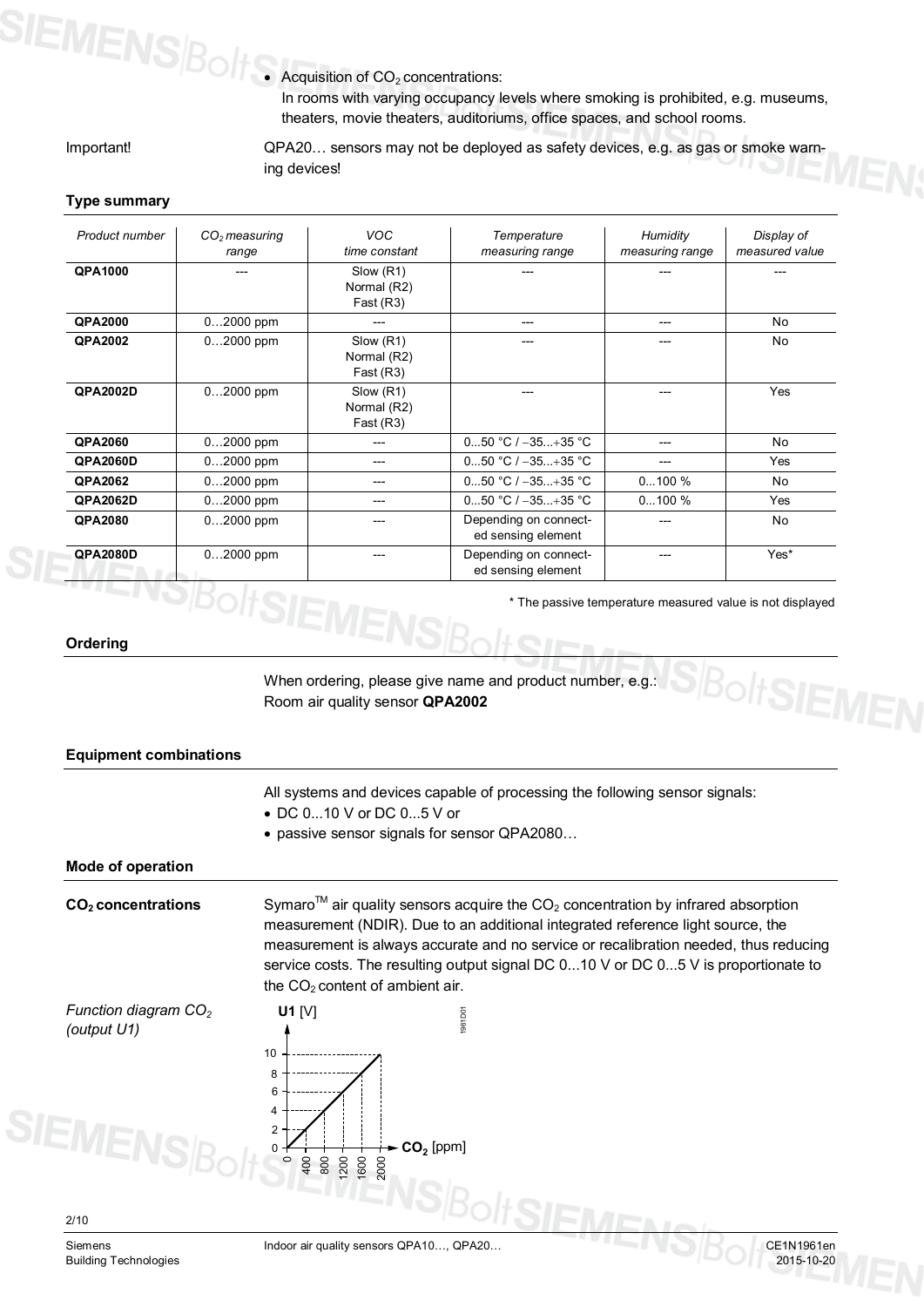**VOC concentration** (**QPA1000**)

*Diagram VOC (Output U1)*

Symaro $\mathbb{M}$  air quality sensors determine the mixed gas concentration (VOC) using metal-oxide semiconductor sensing elements. The sensors measure precisely at all times and with no maintenance and recalibration required thanks to an integrated compensation mechanism, saving service costs.

The sensor provides a DC 0...10 V or DC 0...5 V output signal proportionate to the VOC content of the ambient air.



*Time constant "VOC signal"*



Select the time constant for VOC measurement by limiting the maximum slew rate for the VOC signal. The jumper X4 (measuring range) fine tunes the time constant for VOC ventilation demand.

The center position (R2) produces a normal slew rate of max. 10% change to the VOC signal per minute (factory setting). The other 2 position reduce (R1, 2.5% VOC/min) or increase (R3, 40% VOC/min) the maximum slew rate. A smaller slew rate (R1) filters out short-term VOC concentration peaks, e.g. caused by a highly perfumed person passing by. The sensor reacts immediately and quickly to changes in VOC concentration at the higher slew rate (R3).

Time constant  $t_{63}$  selected by jumper X4 corresponds to <13 min (R1), <3.5 min (R2), or <1 min (R3) for a sudden change to 50% VOC.

#### **CO<sup>2</sup> /VOC concentration** (**QPA2002** and **QPA2002D**)

The sensor acquires and evaluates the  $CO<sub>2</sub>$  / VOC concentration and transforms it to a ventilation demand signal.

It represents the result of maximum selection of the  $CO<sub>2</sub>$  measuring signal and the filtered VOC measuring signal. With maximum selection, the 2 demand signals are compared and provided as common air quality demand.

The ventilation demand signal is provided via output U2 as a DC 0…10 V or DC 0...5 V -signal to be supplied to the ventilation controller.

*Ventilation demand diagram (output U2)*

**Relative humidity** (**QPA2062** and **QPA2062D**)

U2 [V] 961D02  $10$  $\,8\,$  $\,6\,$  $\overline{4}$  $\overline{\mathcal{L}}$  $\overline{0}$ Max  $\circ$ 400 800 200 1600 2000 [ppm CO<sub>2</sub>]  $\circ$  $84888$ [% VOC]

The sensor acquires the relative humidity in the room with a capacitive humidity sensing element whose capacitance changes as a function of relative humidity.

An electronic measuring circuit converts the signal from the sensing element to a continuous DC 0...10 V or DC 0...5 V signal, corresponding to a relative humidity range of  $0.100 \%$ 

Siemens **Indoor air quality sensors QPA10..., QPA20...** CHENNIA CE1N1961en

3/10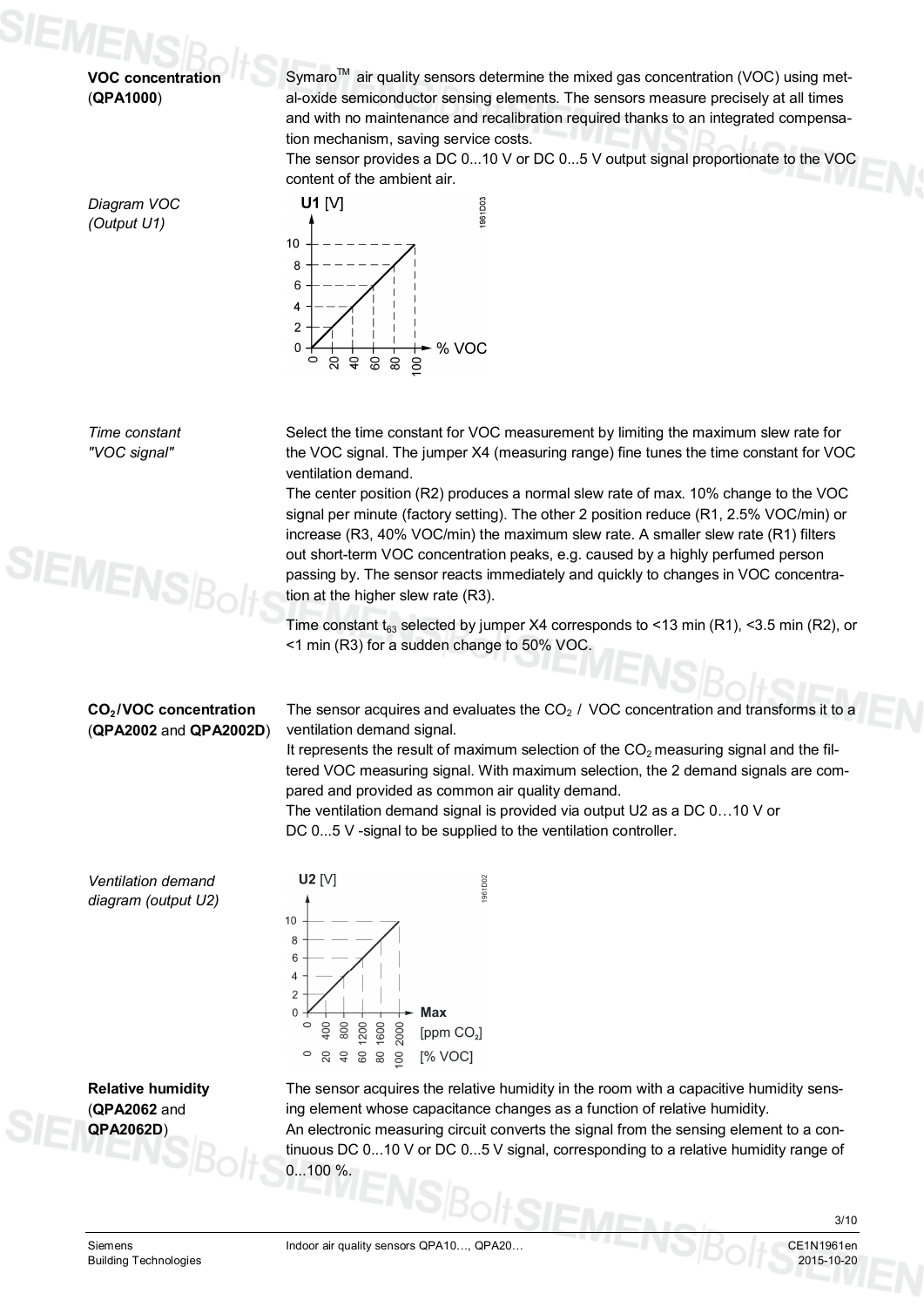| <b>Temperature active</b><br>(QPA206)   | The sensor acquires the room temperature with a sensing element whose electrical<br>resistance changes as a function of the temperature.<br>The change is converted to an active DC 010 V or DC 05 V output signal<br>$(\triangle 050 \degree C \text{ or } -35+35 \degree C).$                                                                                                        |
|-----------------------------------------|----------------------------------------------------------------------------------------------------------------------------------------------------------------------------------------------------------------------------------------------------------------------------------------------------------------------------------------------------------------------------------------|
| <b>Temperature passive</b><br>(QPA2080) | The sensor measures the room temperature using a sensing element where electrical<br>resistance changes with the temperature of the ambient air.<br>The sensing element is on the device's rear side and connected at the appropriate<br>connection terminals.<br>The following sensing elements are included with the device:<br>- LG-Ni1000<br>$-$ Pt1000<br>- Pt100<br>- NTC 10kOhm |
| <b>Sensing element</b>                  | Characteristic curve:<br>Accuracy:                                                                                                                                                                                                                                                                                                                                                     |
| LG-Ni 1000:                             | $\Delta\vartheta$ [K]<br>$R[\Omega]$<br>1722D04<br>1.0<br>1722D03<br>1200<br>0.0                                                                                                                                                                                                                                                                                                       |

*Pt 1000 (Kl. B)*

**SIEMENS** 

*Pt 100 (Kl. B)*



 $-10$  0 10 20 30 40 50 60  $[°C]$ 1000 800  $\bf{9}$ 

Characteristic curve: Characteristic curve:





 $-1.0$ 



 $[°C]$ 

9



4/10

**Building Technologies** 

**SIEMENS**BoltSIEN

Siemens Indoor air quality sensors QPA10..., QPA20...<br>Building Technologies 2015-10-20<br>2015-10-20

lts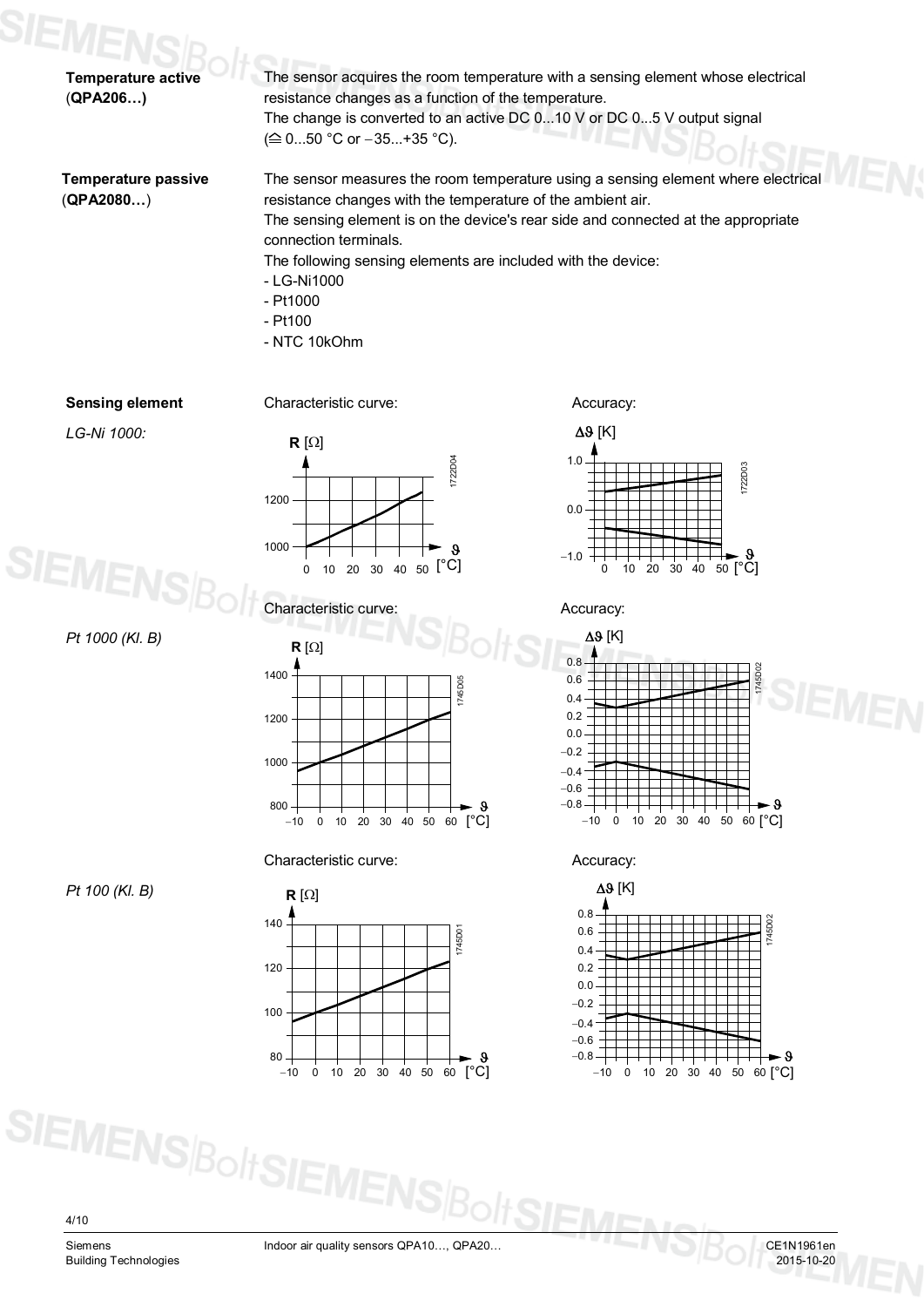# SIEMENS $\beta_{\mathrm{O}|t}$



*Key*



#### **Mechanical design**

The units are designed for wall mounting and can be deployed with most types of commercially available recessed conduit boxes. The cables can be introduced from the rear (concealed wiring), from below or above (surface-run wires) through knockout openings.

The units consist of 2 major sections: Casing and base plate. Both snap together but can be detached again.

The measuring circuit, the sensing elements, and the setting elements are located on a printed circuit board in the unit.

The mounting base carries the connection terminals.



SIEMENS|BoltSIEMEN: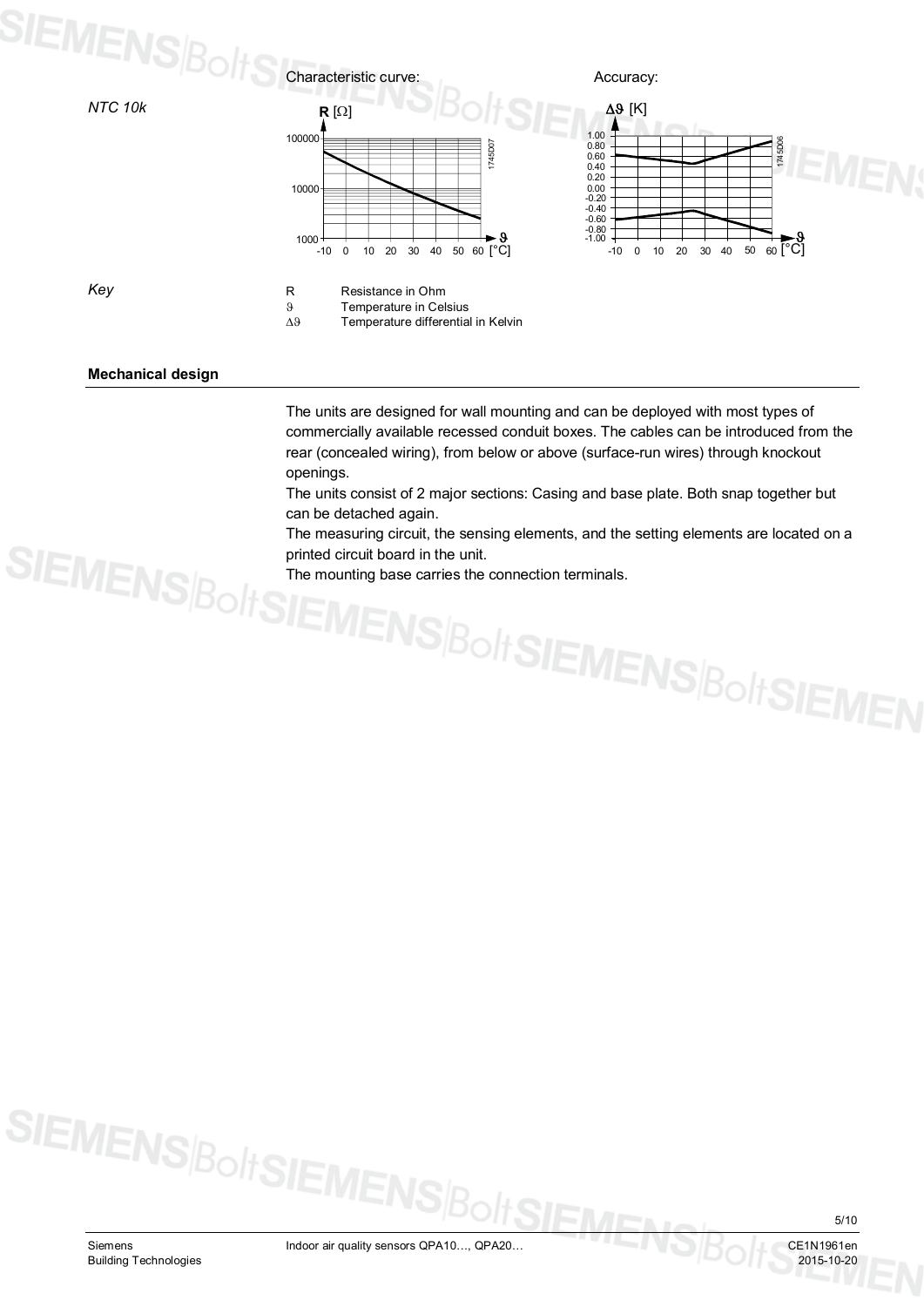

– Jumper in the mid position (R2)  $=$  0...50 °C (factory setting)

6/10

Siemens The Indoor air quality sensors QPA10..., QPA20...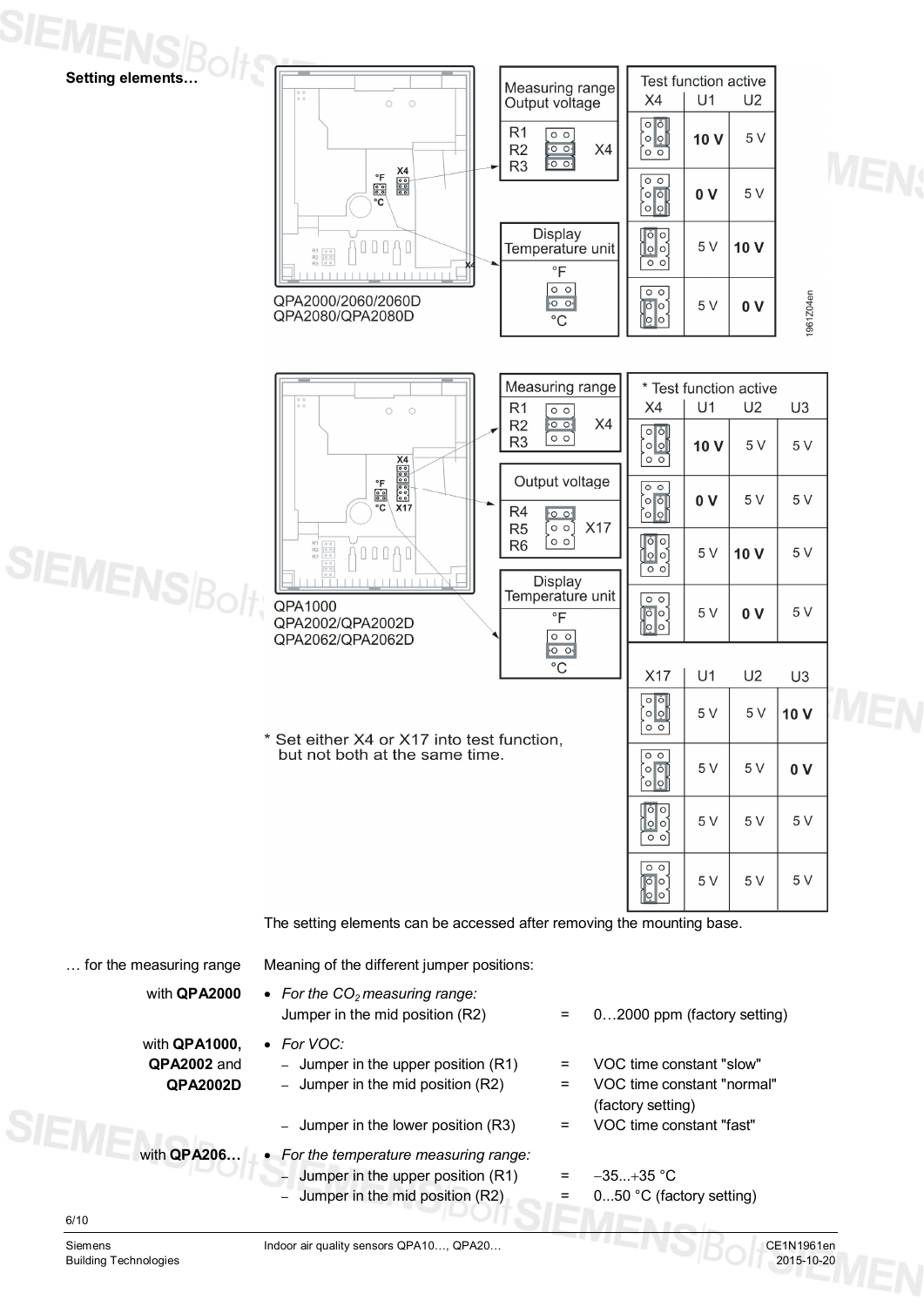| SIEME |                                                            |                                                                                                                                                                                                                                                                                                                                                                                                                                       |
|-------|------------------------------------------------------------|---------------------------------------------------------------------------------------------------------------------------------------------------------------------------------------------------------------------------------------------------------------------------------------------------------------------------------------------------------------------------------------------------------------------------------------|
|       | for output voltage for<br>all QPA                          | • As per listing above R3 or R4 (depending on the device):<br>- Plugged in jumper<br>$=$ DC 010 V<br>$=$ DC 05 V<br>Removed jumper                                                                                                                                                                                                                                                                                                    |
|       | for the active test<br>function                            | Jumper for the measuring range in the vertical position:<br>The signal output delivers the values according to table "Test function active".                                                                                                                                                                                                                                                                                          |
|       | for selection of the<br>temperature unit on the<br>display | • For the unit of temperature:<br>- Jumper in the horizontal, lower position =<br>°C (factory setting)<br>Jumper in the horizontal, upper position =<br>°F                                                                                                                                                                                                                                                                            |
|       | <b>Behavior in the event</b><br>of fault                   |                                                                                                                                                                                                                                                                                                                                                                                                                                       |
|       | <b>QPA1</b>                                                | • In the event of VOC failure, DC 10 V or 5 V is present at signal output U1 (after 60<br>seconds).                                                                                                                                                                                                                                                                                                                                   |
|       | <b>QPA2</b>                                                | • In the event of $CO2$ failure, DC 10 V or 5 V is present at signal output U1<br>(after 60 seconds).                                                                                                                                                                                                                                                                                                                                 |
|       | <b>QPA2002</b>                                             | • In the event of $CO2$ or VOC failure, DC 10 V or 5 V is present at signal output U2<br>(after 60 seconds).                                                                                                                                                                                                                                                                                                                          |
|       | QPA2060 and QPA2060D                                       | • If the temperature sensor becomes faulty, $0 \vee$ is present at signal output U2.                                                                                                                                                                                                                                                                                                                                                  |
|       | QPA2062 and QPA2062D                                       | • If the temperature sensor becomes faulty, $0 \vee$ is present at signal output U3, and the<br>humidity signal at signal output U2 increases to DC 10 V or 5 V (after 60 seconds).<br>• If the humidity sensor becomes faulty, DC 10 V or 5 V is present at signal output U2<br>(after 60 seconds), and the temperature signal remains active.                                                                                       |
|       | <b>Display of measured</b><br>values                       | With sensors type QPA2002D, QPA2060D and QPA2062D, the measured values can<br>be read on an LCD. The following measured values are displayed:<br>$- CO2$ :<br>In ppm<br>$- CO2 + VOC:$<br>As a bar chart: 4 bars $\cong$ U2 = 2 V,<br>20 bars $\hat{=}$ U2 = 10 V or 5 V)                                                                                                                                                             |
|       |                                                            | In °C or °F<br>- Temperature:<br>In % r.h.<br>- Humidity:                                                                                                                                                                                                                                                                                                                                                                             |
|       |                                                            | The passive, measured temperature value cannot be displayed on type QPA2080D.                                                                                                                                                                                                                                                                                                                                                         |
|       | <b>Engineering notes</b>                                   |                                                                                                                                                                                                                                                                                                                                                                                                                                       |
|       |                                                            | Room sensors with active outputs have a high power loss, which can influence temper-<br>ature measurement.<br>The measuring accuracy is impacted by the following factors:<br>- Prevailing air flow<br>- Wall surface (rough, smooth)                                                                                                                                                                                                 |
|       |                                                            | - Wall texture (wood, plaster, concrete, brick)                                                                                                                                                                                                                                                                                                                                                                                       |
|       |                                                            | - Wall type (interior, exterior).                                                                                                                                                                                                                                                                                                                                                                                                     |
|       |                                                            | This application-specific measuring inaccuracy is constant for an installed sensor after<br>approx. 1 operating hour, and it can be adjusted as needed in a higher system (e.g.<br>controller). No correction on the local LCD.                                                                                                                                                                                                       |
|       |                                                            | The sensor must be powered by a transformer for safety extra low-voltage (SELV) with<br>separate windings, suited for 100 % duty. Size and fuse it in compliance with local safe-<br>ty regulations.<br>When sizing the transformer, consider the power consumption of the sensor. For infor-<br>mation about wiring, see the data sheets of the devices with which the sensor is used.<br>Observe maximum permissible cable lengths. |
|       | Cable routing and<br>cable selection                       | When laying the cables, remember that electrical interference is greater the longer the<br>cables run parallel and the smaller the distance between them. On applications with<br>EMC problems, use shielded cables. For secondary power lines and signal lines, use<br>twisted-pair cables.                                                                                                                                          |
|       |                                                            | 7/10                                                                                                                                                                                                                                                                                                                                                                                                                                  |

7/10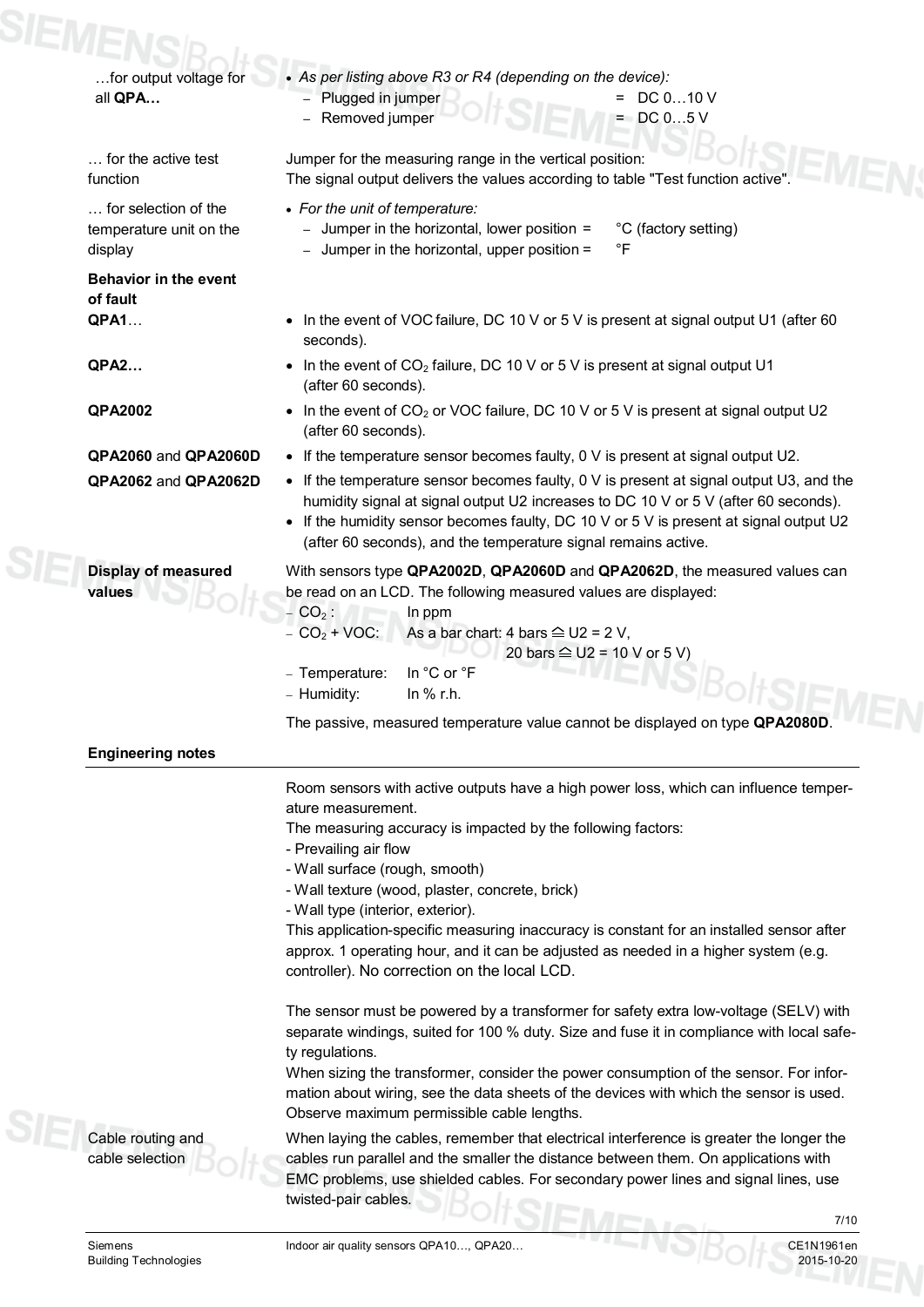## **SIEMENS**BoltS

| Mounting location                     | Inner wall of the room to be ventilated, not in niches, not behind curtains, not above or<br>near heat sources, and not exposed to direct light from spot lights.<br>Do not expose the sensor to direct solar radiation.<br>Seal the end of the conduit at the sensor to prevent false measurements due to drafts<br>through the conduit.                                                                                                                                                                                                                                                                                                                                                                                                                                                                                                                     |                                                                                                                                      |  |
|---------------------------------------|---------------------------------------------------------------------------------------------------------------------------------------------------------------------------------------------------------------------------------------------------------------------------------------------------------------------------------------------------------------------------------------------------------------------------------------------------------------------------------------------------------------------------------------------------------------------------------------------------------------------------------------------------------------------------------------------------------------------------------------------------------------------------------------------------------------------------------------------------------------|--------------------------------------------------------------------------------------------------------------------------------------|--|
| Mounting instructions                 | Mounting instructions are enclosed in the package.                                                                                                                                                                                                                                                                                                                                                                                                                                                                                                                                                                                                                                                                                                                                                                                                            |                                                                                                                                      |  |
| <b>Commissioning notes</b>            |                                                                                                                                                                                                                                                                                                                                                                                                                                                                                                                                                                                                                                                                                                                                                                                                                                                               |                                                                                                                                      |  |
| <b>Disposal</b>                       | The sensor's functions can be checked 30 minutes after applying power:<br>• Checking the $CO2$ function:<br>In well ventilated rooms, the sensor shows the $CO2$ concentration of the outside air.<br>This is typically 360 ppm (the sensor's measuring accuracy must be considered).<br>Also, a basic functional check can be made by exhaling on the sensor. In this case,<br>remember that the sensor's rate of response is purposely delayed (time constant $t_{63}$<br>$= 5$ min).<br>• Checking the VOC function:<br>Touch the sensor with a cotton ball dowsed in alcohol (e.g. gas from a cigarette<br>lighter, without lighting a flame).<br>Ventilation should start when the preset switching level of the connected controller is<br>reached.<br>After applying power to the types of sensor with display, Init appears for about 6 se-<br>conds. |                                                                                                                                      |  |
|                                       | The devices are considered electronics devices for disposal in term of European Di-<br>rective 2012/19/EU and may not be disposed of as domestic waste.                                                                                                                                                                                                                                                                                                                                                                                                                                                                                                                                                                                                                                                                                                       |                                                                                                                                      |  |
|                                       | Dispose of the device via the channels provided for this purpose.<br>Comply with all local and currently applicable laws and regulations.                                                                                                                                                                                                                                                                                                                                                                                                                                                                                                                                                                                                                                                                                                                     |                                                                                                                                      |  |
| <b>Technical data</b>                 |                                                                                                                                                                                                                                                                                                                                                                                                                                                                                                                                                                                                                                                                                                                                                                                                                                                               |                                                                                                                                      |  |
| Power supply                          | Operating voltage                                                                                                                                                                                                                                                                                                                                                                                                                                                                                                                                                                                                                                                                                                                                                                                                                                             | AC 24 V ± 20 % oder DC1535 V (SELV)<br>oder                                                                                          |  |
|                                       |                                                                                                                                                                                                                                                                                                                                                                                                                                                                                                                                                                                                                                                                                                                                                                                                                                                               | AC/DC 24 V class 2 (US)                                                                                                              |  |
|                                       | Frequency                                                                                                                                                                                                                                                                                                                                                                                                                                                                                                                                                                                                                                                                                                                                                                                                                                                     | 50/60 Hz at AC 24 V<br>Fuse slow max, 10 A                                                                                           |  |
|                                       | External supply line protection (EU)                                                                                                                                                                                                                                                                                                                                                                                                                                                                                                                                                                                                                                                                                                                                                                                                                          | or<br>Circuit breaker max. 13 A<br>Characteristic B, C, D according to<br>or<br>Power source with current limitation of max.<br>10 A |  |
|                                       | Power consumption<br>QPA1000<br>QPA2000, QPA2060, QPA2060D, QPA2062, QPA2062D <1.7 VA, typ. <0.5 VA<br>QPA 2080, QPA2080D<br>QPA2002, QPA2002D                                                                                                                                                                                                                                                                                                                                                                                                                                                                                                                                                                                                                                                                                                                | < 0.8 VA                                                                                                                             |  |
|                                       |                                                                                                                                                                                                                                                                                                                                                                                                                                                                                                                                                                                                                                                                                                                                                                                                                                                               | <2.3 VA, typ. <1.0 VA                                                                                                                |  |
| Cable lengths for measuring<br>signal | Perm. cable lengths                                                                                                                                                                                                                                                                                                                                                                                                                                                                                                                                                                                                                                                                                                                                                                                                                                           | See data sheet of the device handling the<br>signal                                                                                  |  |

Measuring accuracy at 23 °C and 1013 hPa  $\leq \pm (50 \text{ ppm} + 2 \text{ % MW})$ Temperature dependency in the range of -5...45 °C  $\pm$  2 ppm / °C (typically) Long-time drift  $\leq \pm 20$  ppm p.a. (typically)

Output signal, linear (terminal U1) DC 0...10 V or DC 0...5 V  $\cong$  0...2000 ppm,

max.  $\pm 1$  mA

 $\overline{\text{Time constant}}$  t<sub>63</sub>  $\leq$  5 min

Recalibration-free 8 years Measuring range 0...100% VOC



Functional data "VOC"

8/10

Building Technologies

Siemens Indoor air quality sensors QPA10..., QPA20...<br>Building Technologies 2015-10-20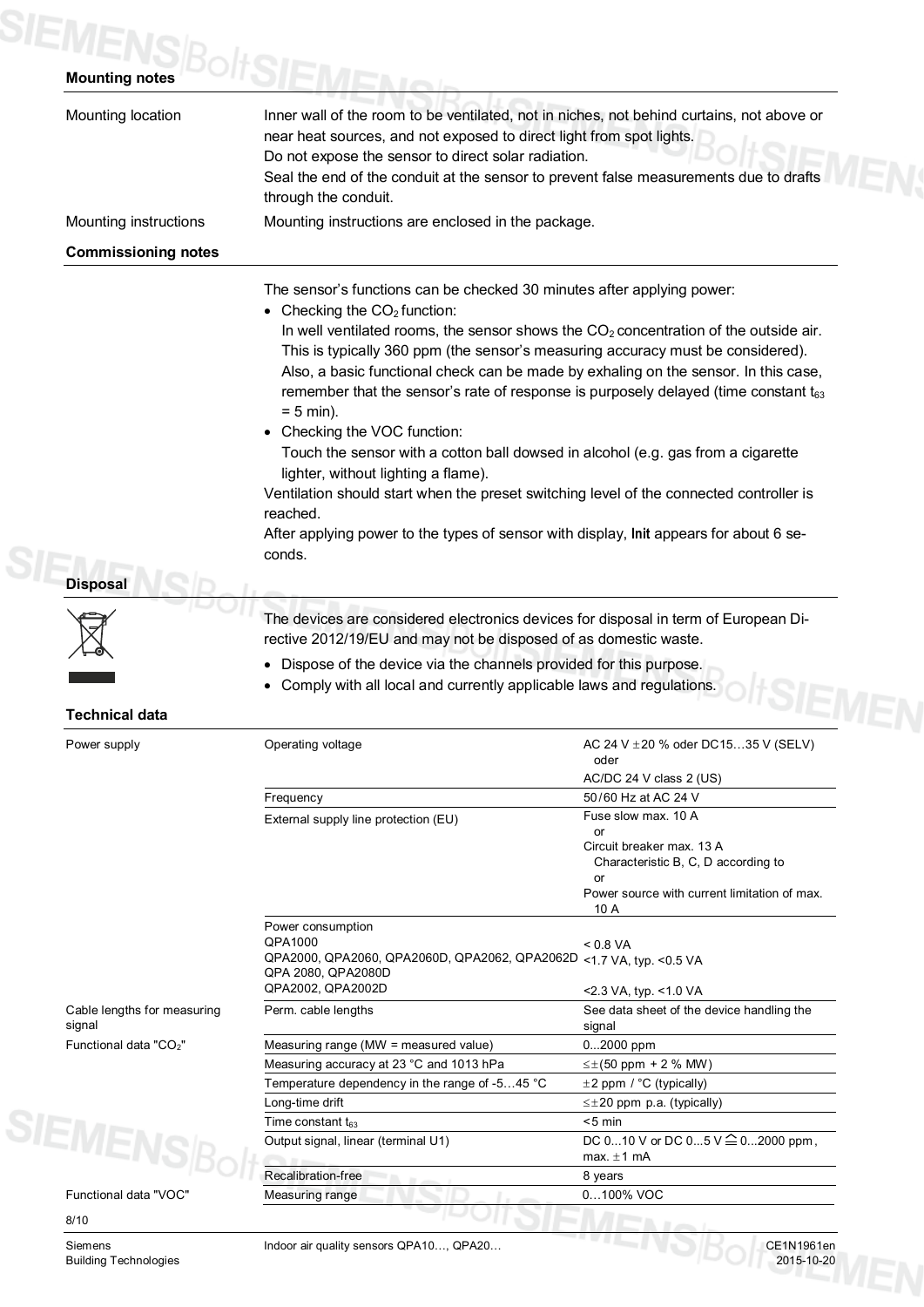| DC 010 V or DC 05 V $\cong$ 0100%,<br>Output signal, linear (terminal U1)<br>max. $\pm 1$ mA<br>DC 010 V or DC 05 V <sup>2</sup> max.<br>Output signal, linear (terminal U2)<br>Functional data "Maximum<br>selection from CO <sub>2</sub> and VOC"<br>for QPA2002 and QPA2002D<br>max. $\pm 1$ mA<br>Functional data "Rel. Humidity"<br>Range of use<br>095 % r.h. (non-condensing)<br>for QPA2062 and QPA2062D<br>$0100 \%$ r.h.<br>Measuring range<br>Measuring accuracy at 23 °C and AC 24 V<br>$095%$ r.h.<br>$\pm 5$ % r.h.<br>3070 % r.h.<br>$\pm 3$ % r.h. (typically)<br>$≤0.1 %$ r.h./°C<br>Temperature dependency<br>Time constant<br>approx. 20 s<br>DC 010 V or DC 05 V $\stackrel{\textstyle\triangle}{=}$ 0100 % r.h.,<br>Output signal, linear (terminal U2)<br>max. $\pm 1$ mA<br>Functional data "Temperature"<br>Measuring range<br>with QPA206<br>Measuring accuracy at AC 24 V in the range of<br>23 °C<br>$\pm$ 0.3 K<br>1535 °C<br>$\pm 0.8$ K<br>$-35+50 °C$<br>±1K<br>8.5 min<br>Time constant $t_{63}$<br>Functional data "Temperature"<br>see "Mode of operation"<br>Sensing range<br>with QPA208<br>see "Mode of operation"<br>Measuring accuracy<br>8.5 min<br>Time constant $t_{63}$<br>Correction Intrinsic heat<br>1.4 K (typically)<br>Output signal (terminal B, M)<br>passive<br>Display of measured value<br>With QPA2002D, QPA2060D, QPA2062D, QPA2080D<br><b>LCD</b><br>Degree of protection<br>Protection degree of housing<br>IP30 according to EN 60529<br>Protection class<br>III according to EN 60730-1<br>1 $\times$ 2.5 mm <sup>2</sup> or 2 $\times$ 1.5 mm <sup>2</sup><br><b>Electrical connections</b><br>Screw terminals for<br>IEC 60721-3-3<br>Environmental conditions<br>Operation to<br>Class 3K3<br><b>Climatic conditions</b><br>050 °C<br>Temperature (housing incl. electronics)<br>Humidity<br>095 % r.h. (non-condensing)<br><b>Mechanical conditions</b><br>class 3M2<br>IEC 60721-3-2<br>Transport to<br>$\mathbf{v}_\mathbf{R}$<br>Climatic conditions<br>Class 2K3<br>$-25+70 °C$<br>Temperature<br><95 % r.h.<br>Humidity<br>Mechanical conditions<br>Class 2M2<br>Materials and colors<br>ASA + PC, NCS S 0502-G (white)<br>Cover<br>equates to RAL9010<br>ASA + PC, NCS 2801-Y43R (grey)<br>Housing<br>equates to RAL7035<br>PC, NCS 2801-Y43R (grey)<br>Mounting plate<br>equates to RAL7035<br>Silicone-free<br>Sensor (complete)<br>Corrugated cardboard<br>Packaging<br>Directives and Standards<br>Product standard<br>EN 60730-1<br>and similar use<br>Electromagnetic compatibility (Applications)<br>industrial and industrial environments<br>CE1T1961xx <sup>*)</sup><br>EU Conformity (CE)<br>CE1T1961en_C1*)<br><b>RCM Conformity</b><br>UL<br>UL 873, http://ul.com/database<br>Environmental compatibility<br>benefit, disposal).<br>Incl. packaging<br>Without display<br>approx. 0.10 kg | SIEMENS $\beta_{\text{O}}$ | Time constant t63 VOC (CO <sub>2</sub> see above)                                                                                                                                                               | <13 min (R1), <3.5 min (R2), <1 min (R3)    |  |
|-------------------------------------------------------------------------------------------------------------------------------------------------------------------------------------------------------------------------------------------------------------------------------------------------------------------------------------------------------------------------------------------------------------------------------------------------------------------------------------------------------------------------------------------------------------------------------------------------------------------------------------------------------------------------------------------------------------------------------------------------------------------------------------------------------------------------------------------------------------------------------------------------------------------------------------------------------------------------------------------------------------------------------------------------------------------------------------------------------------------------------------------------------------------------------------------------------------------------------------------------------------------------------------------------------------------------------------------------------------------------------------------------------------------------------------------------------------------------------------------------------------------------------------------------------------------------------------------------------------------------------------------------------------------------------------------------------------------------------------------------------------------------------------------------------------------------------------------------------------------------------------------------------------------------------------------------------------------------------------------------------------------------------------------------------------------------------------------------------------------------------------------------------------------------------------------------------------------------------------------------------------------------------------------------------------------------------------------------------------------------------------------------------------------------------------------------------------------------------------------------------------------------------------------------------------------------------------------------------------------------------------------------------------------------------------------------------------------------------------------------------------------------------------------------------------------------------------------------------------------------------|----------------------------|-----------------------------------------------------------------------------------------------------------------------------------------------------------------------------------------------------------------|---------------------------------------------|--|
|                                                                                                                                                                                                                                                                                                                                                                                                                                                                                                                                                                                                                                                                                                                                                                                                                                                                                                                                                                                                                                                                                                                                                                                                                                                                                                                                                                                                                                                                                                                                                                                                                                                                                                                                                                                                                                                                                                                                                                                                                                                                                                                                                                                                                                                                                                                                                                                                                                                                                                                                                                                                                                                                                                                                                                                                                                                                               |                            |                                                                                                                                                                                                                 |                                             |  |
| <b>SIENENSBOL</b>                                                                                                                                                                                                                                                                                                                                                                                                                                                                                                                                                                                                                                                                                                                                                                                                                                                                                                                                                                                                                                                                                                                                                                                                                                                                                                                                                                                                                                                                                                                                                                                                                                                                                                                                                                                                                                                                                                                                                                                                                                                                                                                                                                                                                                                                                                                                                                                                                                                                                                                                                                                                                                                                                                                                                                                                                                                             |                            |                                                                                                                                                                                                                 | of 02000 ppm, CO <sub>2</sub> or 0100% VOC, |  |
|                                                                                                                                                                                                                                                                                                                                                                                                                                                                                                                                                                                                                                                                                                                                                                                                                                                                                                                                                                                                                                                                                                                                                                                                                                                                                                                                                                                                                                                                                                                                                                                                                                                                                                                                                                                                                                                                                                                                                                                                                                                                                                                                                                                                                                                                                                                                                                                                                                                                                                                                                                                                                                                                                                                                                                                                                                                                               |                            |                                                                                                                                                                                                                 |                                             |  |
|                                                                                                                                                                                                                                                                                                                                                                                                                                                                                                                                                                                                                                                                                                                                                                                                                                                                                                                                                                                                                                                                                                                                                                                                                                                                                                                                                                                                                                                                                                                                                                                                                                                                                                                                                                                                                                                                                                                                                                                                                                                                                                                                                                                                                                                                                                                                                                                                                                                                                                                                                                                                                                                                                                                                                                                                                                                                               |                            |                                                                                                                                                                                                                 |                                             |  |
|                                                                                                                                                                                                                                                                                                                                                                                                                                                                                                                                                                                                                                                                                                                                                                                                                                                                                                                                                                                                                                                                                                                                                                                                                                                                                                                                                                                                                                                                                                                                                                                                                                                                                                                                                                                                                                                                                                                                                                                                                                                                                                                                                                                                                                                                                                                                                                                                                                                                                                                                                                                                                                                                                                                                                                                                                                                                               |                            |                                                                                                                                                                                                                 |                                             |  |
|                                                                                                                                                                                                                                                                                                                                                                                                                                                                                                                                                                                                                                                                                                                                                                                                                                                                                                                                                                                                                                                                                                                                                                                                                                                                                                                                                                                                                                                                                                                                                                                                                                                                                                                                                                                                                                                                                                                                                                                                                                                                                                                                                                                                                                                                                                                                                                                                                                                                                                                                                                                                                                                                                                                                                                                                                                                                               |                            |                                                                                                                                                                                                                 |                                             |  |
|                                                                                                                                                                                                                                                                                                                                                                                                                                                                                                                                                                                                                                                                                                                                                                                                                                                                                                                                                                                                                                                                                                                                                                                                                                                                                                                                                                                                                                                                                                                                                                                                                                                                                                                                                                                                                                                                                                                                                                                                                                                                                                                                                                                                                                                                                                                                                                                                                                                                                                                                                                                                                                                                                                                                                                                                                                                                               |                            |                                                                                                                                                                                                                 |                                             |  |
|                                                                                                                                                                                                                                                                                                                                                                                                                                                                                                                                                                                                                                                                                                                                                                                                                                                                                                                                                                                                                                                                                                                                                                                                                                                                                                                                                                                                                                                                                                                                                                                                                                                                                                                                                                                                                                                                                                                                                                                                                                                                                                                                                                                                                                                                                                                                                                                                                                                                                                                                                                                                                                                                                                                                                                                                                                                                               |                            |                                                                                                                                                                                                                 |                                             |  |
|                                                                                                                                                                                                                                                                                                                                                                                                                                                                                                                                                                                                                                                                                                                                                                                                                                                                                                                                                                                                                                                                                                                                                                                                                                                                                                                                                                                                                                                                                                                                                                                                                                                                                                                                                                                                                                                                                                                                                                                                                                                                                                                                                                                                                                                                                                                                                                                                                                                                                                                                                                                                                                                                                                                                                                                                                                                                               |                            |                                                                                                                                                                                                                 |                                             |  |
|                                                                                                                                                                                                                                                                                                                                                                                                                                                                                                                                                                                                                                                                                                                                                                                                                                                                                                                                                                                                                                                                                                                                                                                                                                                                                                                                                                                                                                                                                                                                                                                                                                                                                                                                                                                                                                                                                                                                                                                                                                                                                                                                                                                                                                                                                                                                                                                                                                                                                                                                                                                                                                                                                                                                                                                                                                                                               |                            |                                                                                                                                                                                                                 |                                             |  |
|                                                                                                                                                                                                                                                                                                                                                                                                                                                                                                                                                                                                                                                                                                                                                                                                                                                                                                                                                                                                                                                                                                                                                                                                                                                                                                                                                                                                                                                                                                                                                                                                                                                                                                                                                                                                                                                                                                                                                                                                                                                                                                                                                                                                                                                                                                                                                                                                                                                                                                                                                                                                                                                                                                                                                                                                                                                                               |                            |                                                                                                                                                                                                                 | 050 °C (R2, R3) or $-35+35$ °C (R1)         |  |
|                                                                                                                                                                                                                                                                                                                                                                                                                                                                                                                                                                                                                                                                                                                                                                                                                                                                                                                                                                                                                                                                                                                                                                                                                                                                                                                                                                                                                                                                                                                                                                                                                                                                                                                                                                                                                                                                                                                                                                                                                                                                                                                                                                                                                                                                                                                                                                                                                                                                                                                                                                                                                                                                                                                                                                                                                                                                               |                            |                                                                                                                                                                                                                 |                                             |  |
|                                                                                                                                                                                                                                                                                                                                                                                                                                                                                                                                                                                                                                                                                                                                                                                                                                                                                                                                                                                                                                                                                                                                                                                                                                                                                                                                                                                                                                                                                                                                                                                                                                                                                                                                                                                                                                                                                                                                                                                                                                                                                                                                                                                                                                                                                                                                                                                                                                                                                                                                                                                                                                                                                                                                                                                                                                                                               |                            |                                                                                                                                                                                                                 |                                             |  |
|                                                                                                                                                                                                                                                                                                                                                                                                                                                                                                                                                                                                                                                                                                                                                                                                                                                                                                                                                                                                                                                                                                                                                                                                                                                                                                                                                                                                                                                                                                                                                                                                                                                                                                                                                                                                                                                                                                                                                                                                                                                                                                                                                                                                                                                                                                                                                                                                                                                                                                                                                                                                                                                                                                                                                                                                                                                                               |                            |                                                                                                                                                                                                                 |                                             |  |
|                                                                                                                                                                                                                                                                                                                                                                                                                                                                                                                                                                                                                                                                                                                                                                                                                                                                                                                                                                                                                                                                                                                                                                                                                                                                                                                                                                                                                                                                                                                                                                                                                                                                                                                                                                                                                                                                                                                                                                                                                                                                                                                                                                                                                                                                                                                                                                                                                                                                                                                                                                                                                                                                                                                                                                                                                                                                               |                            |                                                                                                                                                                                                                 |                                             |  |
|                                                                                                                                                                                                                                                                                                                                                                                                                                                                                                                                                                                                                                                                                                                                                                                                                                                                                                                                                                                                                                                                                                                                                                                                                                                                                                                                                                                                                                                                                                                                                                                                                                                                                                                                                                                                                                                                                                                                                                                                                                                                                                                                                                                                                                                                                                                                                                                                                                                                                                                                                                                                                                                                                                                                                                                                                                                                               |                            |                                                                                                                                                                                                                 |                                             |  |
|                                                                                                                                                                                                                                                                                                                                                                                                                                                                                                                                                                                                                                                                                                                                                                                                                                                                                                                                                                                                                                                                                                                                                                                                                                                                                                                                                                                                                                                                                                                                                                                                                                                                                                                                                                                                                                                                                                                                                                                                                                                                                                                                                                                                                                                                                                                                                                                                                                                                                                                                                                                                                                                                                                                                                                                                                                                                               |                            |                                                                                                                                                                                                                 |                                             |  |
|                                                                                                                                                                                                                                                                                                                                                                                                                                                                                                                                                                                                                                                                                                                                                                                                                                                                                                                                                                                                                                                                                                                                                                                                                                                                                                                                                                                                                                                                                                                                                                                                                                                                                                                                                                                                                                                                                                                                                                                                                                                                                                                                                                                                                                                                                                                                                                                                                                                                                                                                                                                                                                                                                                                                                                                                                                                                               |                            |                                                                                                                                                                                                                 |                                             |  |
|                                                                                                                                                                                                                                                                                                                                                                                                                                                                                                                                                                                                                                                                                                                                                                                                                                                                                                                                                                                                                                                                                                                                                                                                                                                                                                                                                                                                                                                                                                                                                                                                                                                                                                                                                                                                                                                                                                                                                                                                                                                                                                                                                                                                                                                                                                                                                                                                                                                                                                                                                                                                                                                                                                                                                                                                                                                                               |                            |                                                                                                                                                                                                                 |                                             |  |
|                                                                                                                                                                                                                                                                                                                                                                                                                                                                                                                                                                                                                                                                                                                                                                                                                                                                                                                                                                                                                                                                                                                                                                                                                                                                                                                                                                                                                                                                                                                                                                                                                                                                                                                                                                                                                                                                                                                                                                                                                                                                                                                                                                                                                                                                                                                                                                                                                                                                                                                                                                                                                                                                                                                                                                                                                                                                               |                            |                                                                                                                                                                                                                 |                                             |  |
|                                                                                                                                                                                                                                                                                                                                                                                                                                                                                                                                                                                                                                                                                                                                                                                                                                                                                                                                                                                                                                                                                                                                                                                                                                                                                                                                                                                                                                                                                                                                                                                                                                                                                                                                                                                                                                                                                                                                                                                                                                                                                                                                                                                                                                                                                                                                                                                                                                                                                                                                                                                                                                                                                                                                                                                                                                                                               |                            |                                                                                                                                                                                                                 |                                             |  |
|                                                                                                                                                                                                                                                                                                                                                                                                                                                                                                                                                                                                                                                                                                                                                                                                                                                                                                                                                                                                                                                                                                                                                                                                                                                                                                                                                                                                                                                                                                                                                                                                                                                                                                                                                                                                                                                                                                                                                                                                                                                                                                                                                                                                                                                                                                                                                                                                                                                                                                                                                                                                                                                                                                                                                                                                                                                                               |                            |                                                                                                                                                                                                                 |                                             |  |
|                                                                                                                                                                                                                                                                                                                                                                                                                                                                                                                                                                                                                                                                                                                                                                                                                                                                                                                                                                                                                                                                                                                                                                                                                                                                                                                                                                                                                                                                                                                                                                                                                                                                                                                                                                                                                                                                                                                                                                                                                                                                                                                                                                                                                                                                                                                                                                                                                                                                                                                                                                                                                                                                                                                                                                                                                                                                               |                            |                                                                                                                                                                                                                 |                                             |  |
|                                                                                                                                                                                                                                                                                                                                                                                                                                                                                                                                                                                                                                                                                                                                                                                                                                                                                                                                                                                                                                                                                                                                                                                                                                                                                                                                                                                                                                                                                                                                                                                                                                                                                                                                                                                                                                                                                                                                                                                                                                                                                                                                                                                                                                                                                                                                                                                                                                                                                                                                                                                                                                                                                                                                                                                                                                                                               |                            |                                                                                                                                                                                                                 |                                             |  |
|                                                                                                                                                                                                                                                                                                                                                                                                                                                                                                                                                                                                                                                                                                                                                                                                                                                                                                                                                                                                                                                                                                                                                                                                                                                                                                                                                                                                                                                                                                                                                                                                                                                                                                                                                                                                                                                                                                                                                                                                                                                                                                                                                                                                                                                                                                                                                                                                                                                                                                                                                                                                                                                                                                                                                                                                                                                                               |                            |                                                                                                                                                                                                                 |                                             |  |
|                                                                                                                                                                                                                                                                                                                                                                                                                                                                                                                                                                                                                                                                                                                                                                                                                                                                                                                                                                                                                                                                                                                                                                                                                                                                                                                                                                                                                                                                                                                                                                                                                                                                                                                                                                                                                                                                                                                                                                                                                                                                                                                                                                                                                                                                                                                                                                                                                                                                                                                                                                                                                                                                                                                                                                                                                                                                               |                            |                                                                                                                                                                                                                 |                                             |  |
|                                                                                                                                                                                                                                                                                                                                                                                                                                                                                                                                                                                                                                                                                                                                                                                                                                                                                                                                                                                                                                                                                                                                                                                                                                                                                                                                                                                                                                                                                                                                                                                                                                                                                                                                                                                                                                                                                                                                                                                                                                                                                                                                                                                                                                                                                                                                                                                                                                                                                                                                                                                                                                                                                                                                                                                                                                                                               |                            |                                                                                                                                                                                                                 |                                             |  |
|                                                                                                                                                                                                                                                                                                                                                                                                                                                                                                                                                                                                                                                                                                                                                                                                                                                                                                                                                                                                                                                                                                                                                                                                                                                                                                                                                                                                                                                                                                                                                                                                                                                                                                                                                                                                                                                                                                                                                                                                                                                                                                                                                                                                                                                                                                                                                                                                                                                                                                                                                                                                                                                                                                                                                                                                                                                                               |                            |                                                                                                                                                                                                                 |                                             |  |
|                                                                                                                                                                                                                                                                                                                                                                                                                                                                                                                                                                                                                                                                                                                                                                                                                                                                                                                                                                                                                                                                                                                                                                                                                                                                                                                                                                                                                                                                                                                                                                                                                                                                                                                                                                                                                                                                                                                                                                                                                                                                                                                                                                                                                                                                                                                                                                                                                                                                                                                                                                                                                                                                                                                                                                                                                                                                               |                            |                                                                                                                                                                                                                 |                                             |  |
|                                                                                                                                                                                                                                                                                                                                                                                                                                                                                                                                                                                                                                                                                                                                                                                                                                                                                                                                                                                                                                                                                                                                                                                                                                                                                                                                                                                                                                                                                                                                                                                                                                                                                                                                                                                                                                                                                                                                                                                                                                                                                                                                                                                                                                                                                                                                                                                                                                                                                                                                                                                                                                                                                                                                                                                                                                                                               |                            |                                                                                                                                                                                                                 |                                             |  |
|                                                                                                                                                                                                                                                                                                                                                                                                                                                                                                                                                                                                                                                                                                                                                                                                                                                                                                                                                                                                                                                                                                                                                                                                                                                                                                                                                                                                                                                                                                                                                                                                                                                                                                                                                                                                                                                                                                                                                                                                                                                                                                                                                                                                                                                                                                                                                                                                                                                                                                                                                                                                                                                                                                                                                                                                                                                                               |                            |                                                                                                                                                                                                                 |                                             |  |
|                                                                                                                                                                                                                                                                                                                                                                                                                                                                                                                                                                                                                                                                                                                                                                                                                                                                                                                                                                                                                                                                                                                                                                                                                                                                                                                                                                                                                                                                                                                                                                                                                                                                                                                                                                                                                                                                                                                                                                                                                                                                                                                                                                                                                                                                                                                                                                                                                                                                                                                                                                                                                                                                                                                                                                                                                                                                               |                            |                                                                                                                                                                                                                 |                                             |  |
|                                                                                                                                                                                                                                                                                                                                                                                                                                                                                                                                                                                                                                                                                                                                                                                                                                                                                                                                                                                                                                                                                                                                                                                                                                                                                                                                                                                                                                                                                                                                                                                                                                                                                                                                                                                                                                                                                                                                                                                                                                                                                                                                                                                                                                                                                                                                                                                                                                                                                                                                                                                                                                                                                                                                                                                                                                                                               |                            |                                                                                                                                                                                                                 |                                             |  |
|                                                                                                                                                                                                                                                                                                                                                                                                                                                                                                                                                                                                                                                                                                                                                                                                                                                                                                                                                                                                                                                                                                                                                                                                                                                                                                                                                                                                                                                                                                                                                                                                                                                                                                                                                                                                                                                                                                                                                                                                                                                                                                                                                                                                                                                                                                                                                                                                                                                                                                                                                                                                                                                                                                                                                                                                                                                                               |                            |                                                                                                                                                                                                                 |                                             |  |
|                                                                                                                                                                                                                                                                                                                                                                                                                                                                                                                                                                                                                                                                                                                                                                                                                                                                                                                                                                                                                                                                                                                                                                                                                                                                                                                                                                                                                                                                                                                                                                                                                                                                                                                                                                                                                                                                                                                                                                                                                                                                                                                                                                                                                                                                                                                                                                                                                                                                                                                                                                                                                                                                                                                                                                                                                                                                               |                            |                                                                                                                                                                                                                 |                                             |  |
|                                                                                                                                                                                                                                                                                                                                                                                                                                                                                                                                                                                                                                                                                                                                                                                                                                                                                                                                                                                                                                                                                                                                                                                                                                                                                                                                                                                                                                                                                                                                                                                                                                                                                                                                                                                                                                                                                                                                                                                                                                                                                                                                                                                                                                                                                                                                                                                                                                                                                                                                                                                                                                                                                                                                                                                                                                                                               |                            |                                                                                                                                                                                                                 |                                             |  |
|                                                                                                                                                                                                                                                                                                                                                                                                                                                                                                                                                                                                                                                                                                                                                                                                                                                                                                                                                                                                                                                                                                                                                                                                                                                                                                                                                                                                                                                                                                                                                                                                                                                                                                                                                                                                                                                                                                                                                                                                                                                                                                                                                                                                                                                                                                                                                                                                                                                                                                                                                                                                                                                                                                                                                                                                                                                                               |                            |                                                                                                                                                                                                                 |                                             |  |
|                                                                                                                                                                                                                                                                                                                                                                                                                                                                                                                                                                                                                                                                                                                                                                                                                                                                                                                                                                                                                                                                                                                                                                                                                                                                                                                                                                                                                                                                                                                                                                                                                                                                                                                                                                                                                                                                                                                                                                                                                                                                                                                                                                                                                                                                                                                                                                                                                                                                                                                                                                                                                                                                                                                                                                                                                                                                               |                            |                                                                                                                                                                                                                 |                                             |  |
|                                                                                                                                                                                                                                                                                                                                                                                                                                                                                                                                                                                                                                                                                                                                                                                                                                                                                                                                                                                                                                                                                                                                                                                                                                                                                                                                                                                                                                                                                                                                                                                                                                                                                                                                                                                                                                                                                                                                                                                                                                                                                                                                                                                                                                                                                                                                                                                                                                                                                                                                                                                                                                                                                                                                                                                                                                                                               |                            |                                                                                                                                                                                                                 |                                             |  |
|                                                                                                                                                                                                                                                                                                                                                                                                                                                                                                                                                                                                                                                                                                                                                                                                                                                                                                                                                                                                                                                                                                                                                                                                                                                                                                                                                                                                                                                                                                                                                                                                                                                                                                                                                                                                                                                                                                                                                                                                                                                                                                                                                                                                                                                                                                                                                                                                                                                                                                                                                                                                                                                                                                                                                                                                                                                                               |                            |                                                                                                                                                                                                                 | Automatic electrical controls for household |  |
|                                                                                                                                                                                                                                                                                                                                                                                                                                                                                                                                                                                                                                                                                                                                                                                                                                                                                                                                                                                                                                                                                                                                                                                                                                                                                                                                                                                                                                                                                                                                                                                                                                                                                                                                                                                                                                                                                                                                                                                                                                                                                                                                                                                                                                                                                                                                                                                                                                                                                                                                                                                                                                                                                                                                                                                                                                                                               |                            |                                                                                                                                                                                                                 | For use in residential, commerce, light-    |  |
|                                                                                                                                                                                                                                                                                                                                                                                                                                                                                                                                                                                                                                                                                                                                                                                                                                                                                                                                                                                                                                                                                                                                                                                                                                                                                                                                                                                                                                                                                                                                                                                                                                                                                                                                                                                                                                                                                                                                                                                                                                                                                                                                                                                                                                                                                                                                                                                                                                                                                                                                                                                                                                                                                                                                                                                                                                                                               |                            |                                                                                                                                                                                                                 |                                             |  |
|                                                                                                                                                                                                                                                                                                                                                                                                                                                                                                                                                                                                                                                                                                                                                                                                                                                                                                                                                                                                                                                                                                                                                                                                                                                                                                                                                                                                                                                                                                                                                                                                                                                                                                                                                                                                                                                                                                                                                                                                                                                                                                                                                                                                                                                                                                                                                                                                                                                                                                                                                                                                                                                                                                                                                                                                                                                                               |                            |                                                                                                                                                                                                                 |                                             |  |
|                                                                                                                                                                                                                                                                                                                                                                                                                                                                                                                                                                                                                                                                                                                                                                                                                                                                                                                                                                                                                                                                                                                                                                                                                                                                                                                                                                                                                                                                                                                                                                                                                                                                                                                                                                                                                                                                                                                                                                                                                                                                                                                                                                                                                                                                                                                                                                                                                                                                                                                                                                                                                                                                                                                                                                                                                                                                               |                            |                                                                                                                                                                                                                 |                                             |  |
|                                                                                                                                                                                                                                                                                                                                                                                                                                                                                                                                                                                                                                                                                                                                                                                                                                                                                                                                                                                                                                                                                                                                                                                                                                                                                                                                                                                                                                                                                                                                                                                                                                                                                                                                                                                                                                                                                                                                                                                                                                                                                                                                                                                                                                                                                                                                                                                                                                                                                                                                                                                                                                                                                                                                                                                                                                                                               |                            |                                                                                                                                                                                                                 |                                             |  |
|                                                                                                                                                                                                                                                                                                                                                                                                                                                                                                                                                                                                                                                                                                                                                                                                                                                                                                                                                                                                                                                                                                                                                                                                                                                                                                                                                                                                                                                                                                                                                                                                                                                                                                                                                                                                                                                                                                                                                                                                                                                                                                                                                                                                                                                                                                                                                                                                                                                                                                                                                                                                                                                                                                                                                                                                                                                                               |                            | The product environmental declaration CE1E1961 <sup>-</sup> ) contains data on environmentally compatible prod-<br>uct design and assessments (RoHS compliance, materials composition, packaging, environmental |                                             |  |
|                                                                                                                                                                                                                                                                                                                                                                                                                                                                                                                                                                                                                                                                                                                                                                                                                                                                                                                                                                                                                                                                                                                                                                                                                                                                                                                                                                                                                                                                                                                                                                                                                                                                                                                                                                                                                                                                                                                                                                                                                                                                                                                                                                                                                                                                                                                                                                                                                                                                                                                                                                                                                                                                                                                                                                                                                                                                               |                            |                                                                                                                                                                                                                 |                                             |  |
|                                                                                                                                                                                                                                                                                                                                                                                                                                                                                                                                                                                                                                                                                                                                                                                                                                                                                                                                                                                                                                                                                                                                                                                                                                                                                                                                                                                                                                                                                                                                                                                                                                                                                                                                                                                                                                                                                                                                                                                                                                                                                                                                                                                                                                                                                                                                                                                                                                                                                                                                                                                                                                                                                                                                                                                                                                                                               |                            |                                                                                                                                                                                                                 |                                             |  |
| ppm = parts per million (number of parts per one million parts)                                                                                                                                                                                                                                                                                                                                                                                                                                                                                                                                                                                                                                                                                                                                                                                                                                                                                                                                                                                                                                                                                                                                                                                                                                                                                                                                                                                                                                                                                                                                                                                                                                                                                                                                                                                                                                                                                                                                                                                                                                                                                                                                                                                                                                                                                                                                                                                                                                                                                                                                                                                                                                                                                                                                                                                                               |                            | With display                                                                                                                                                                                                    | approx. 0.12 kg                             |  |